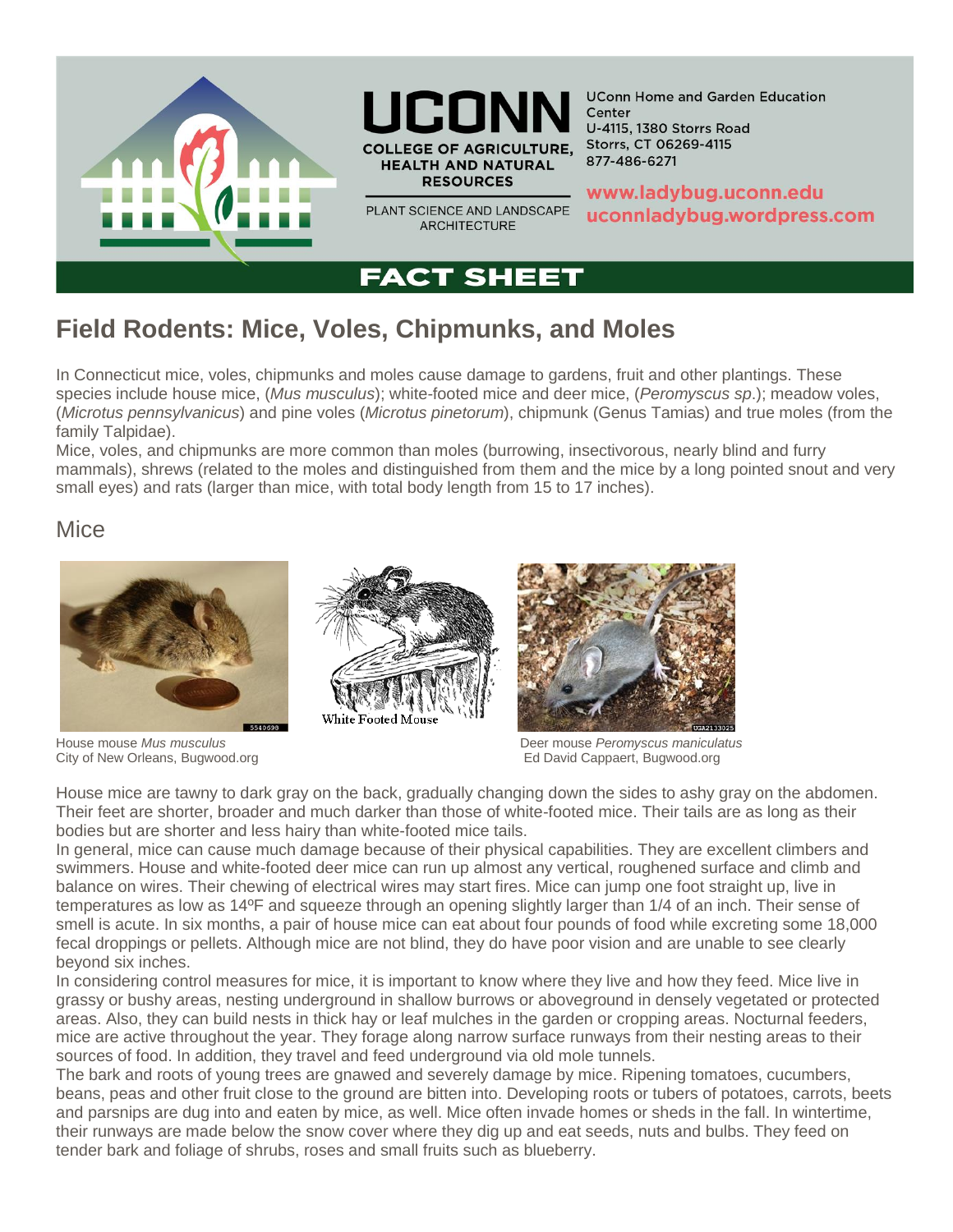## White-footed and Deer Mice

White-footed mice, the most common species, and deer mice have white feet and abdomens, large ears and eyes, and tails as long as their bodies. The color of the sides and back of these mice varies from dark gray to nearly black. They weigh 50% more than house mice and lack the mousy odor of house mice.

White-footed mice are commonly found in diverse habitats including open, grassy, brushy and wooded areas. They spend the winter as a family group in a nest made of stems, leaves, sticks and roots and lined with fur, feathers or shredded cloth. Nests are found underground or in protected areas such as old burrows, under boards, hollow logs or buildings. Breeding occurs from spring to fall, with two to four litters of one to eight young per year. Mice born in spring or summer may breed that same year. White-footed mice feed in an area from 1/3 to 4 acres. Control

- Use good cultural methods to enable planted seed to grow as quickly as possible. Newly-seeded flats and seedbeds can be protected by placing 1/4-inch wire mesh cages or small plastic strawberry-type baskets over seeded areas. In the field, make sure edges are buried several inches into the soil. Cages can be made large enough to protect small trees, blueberries and other shrubs.
- Cages should be at least 1/2 to one inch from the trunk. In the field, stake, trellis or cage plants such as peas or tomato to keep the fruit off the ground.
- Common snap-back mouse traps are effective to eliminate mice in homes or structures. Bait with oatmeal, peanut butter, cheese, sunflower seed, moistened rolled oats or cotton balls (for nesting material).
- Use many traps, check them daily, re-bait and reset as needed. Traps should be placed along the sides of runways and perpendicular to the runways.
- Gloves should be worn when setting traps to reduce human scent. Placing unset baited traps in runways for several days to allow mice to become accustomed to them may increase effectiveness when they are set.
- In out-buildings, such as barns, cats have been a popular method of mouse control for a long time.
- Although mice have an aversion to some odors and tastes, at present no repellents have been found to solve a mouse problem completely.
- The use of frightening sounds is not effective in field situations.

## Voles



Meadow voles, commonly known as meadow mice, are stocky with small, but prominent, beady black eyes and almost concealed ears. Their short tails are about twice as long as their hind feet. Meadow voles are five to seven inches long at maturity and weigh twice as much as house mice. Their dense, shaggy fur is gray to brown with gray under-parts, sometimes mixed with yellow or buff.

Their close relative, pine voles or pine mice, have smaller bodies, shorter tails, sunken eyes and underground burrow homes. Pine voles feed on plant roots and crowns.

In Connecticut, meadow voles are more abundant and destructive than pine voles. Meadow voles eat a wide variety of crops and plants, with a preference for grasses. When vole populations are high, many field crops are eaten. Their extensive tunnel systems cause root destruction and interfere with crop irrigation, as well. In late summer and fall, voles store seeds, tubers, bulbs and rhizomes in their tunnels. Voles are active day and night the entire year. They construct a complex tunnel system with surface runways and numerous burrow entrances. A single tunnel system may contain several adults and young. Voles have short life spans, ranging from two to sixteen months. Breeding occurs primarily in spring and summer, producing from one to five litters of three to six young per year. Females mature in 35 to 40 days.

#### **Control**

• Eliminate weeds, ground cover and crop litter in and around cultivated areas. This reduces the availability of food and cover for voles, and the capacity of these areas to support them.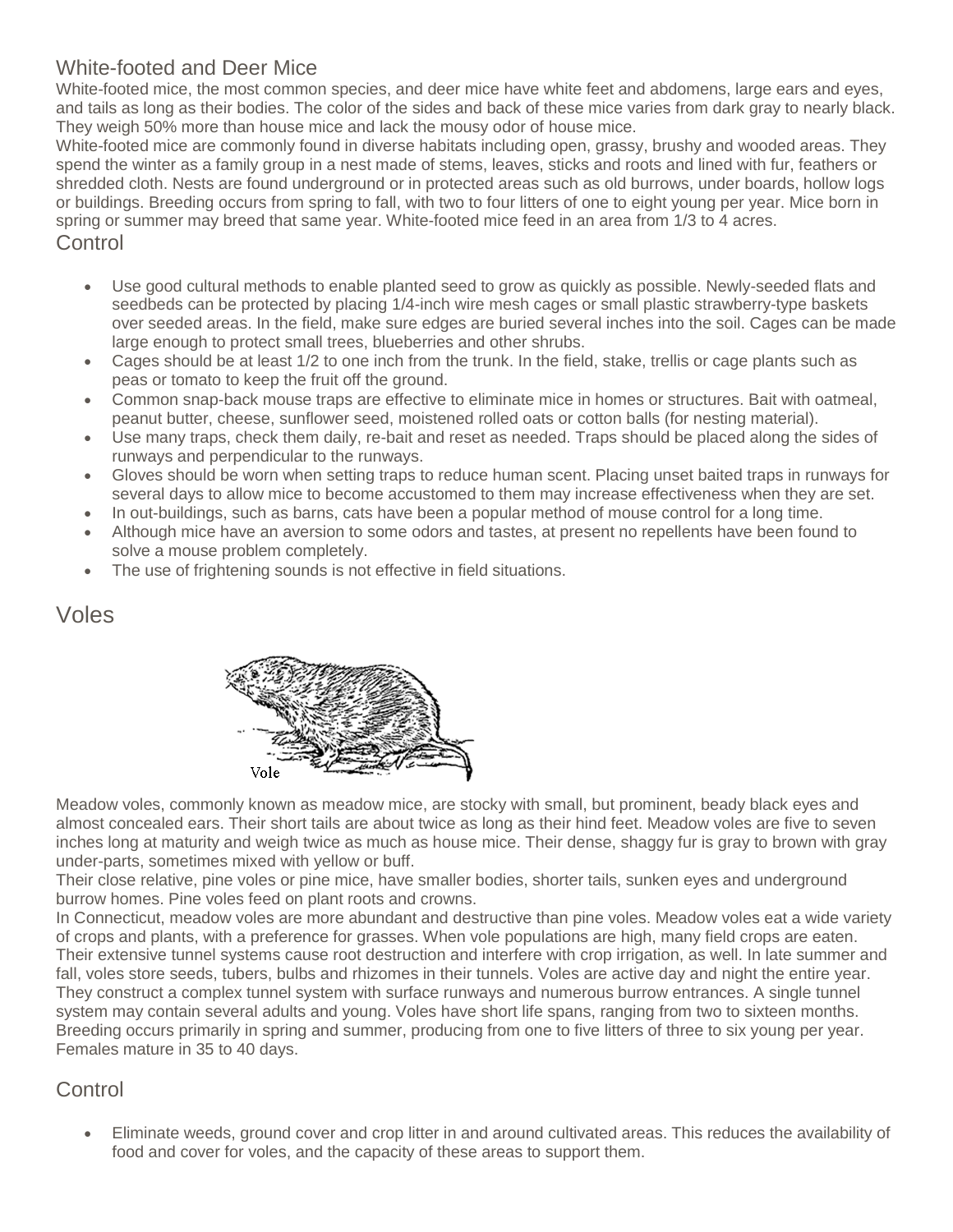- Permanent sod strips between blueberry or raspberry rows must be mowed regularly. A weed-free or vegetation-free strip is an excellent buffer around areas to be protected. The wider the buffer strip, the less likely voles will cross it to the cropping area.
- Frequent tillage removes cover, destroys existing runways or tunnels and destroys a percentage of the existing population.
- Wire or metal barriers (tree guards) at least 12 inches high, with a mesh size of 1/4 inch or less around blueberries or trees, will exclude meadow voles. Bury the bottom edge six to ten inches to prevent pine voles from digging beneath the barrier.
- Mouse traps, or snap-back traps, can be very effective in reducing the vole population. Place the trap perpendicular to the runway with the trigger end in the runway. Apple slices or a peanut butter-oatmeal mixture makes good baits.
- A section of roofing shingle placed over the burrow opening and baited with an apple slice will attract voles. A trap can also be placed under this shingle, as voles are readily attracted to shingles or pieces of plywood placed on the ground. Shingles should be bent to form an A-shaped root. Plywood or flat material should have small blocks under the corners to allow for a crawl space. These shelters can also serve as bait sites. Leave in place a few days before baiting to allow the animals to become accustomed to it.
- In general, fumigants are not effective due to the complexity and shallowness of vole tunnel systems. Frightening agents have not proven to be satisfactory controls.

# **Chipmunks**



Eastern chipmunk *Tamias striatus* Becca MacDonald, Sault College, Bugwood.org

The eastern chipmunk is the only chipmunk found in Connecticut. It is reddish brown with a single black stripe running down the center of its back. A white stripe between two black stripes runs down each side of its body from the neck to the base of the tail. The chipmunk has a white underside and a white stripe above and below its eyes. Chipmunks range in size from 8 to 10" long (including the tail) and weigh between 2 to 5 ounces. There is no difference in appearance between males and females.

The eastern chipmunk is found in deciduous forests, shrub habitat, forest edges, and suburban and urban areas where there is abundant cover to protect it from predators. Chipmunks are omnivores, feeding on both plants and animals. Their diet includes seeds, nuts, berries, fruits, flowers, mushrooms, insects, worms, snails, frogs, bird eggs, and small birds. An enormous amount of food can be held in their cheek pouches, which can stretch to three times the size of the head. When gathering large nuts, chipmunks bite off sharp edges and stems.

Chipmunks can be a nuisance in the yard and garden where they eat flower bulbs, fruits, seeds, and seedlings. They also may cause structural damage by digging under patios, porch stairs, walls, or foundations.

## **Control**

- Use 1/4-inch mesh hardware cloth to keep chipmunks away from gardens and flower beds.
- Ground covers, trees, and shrubs should not be planted in a continuous fashion connecting wooded areas with the foundation of the house.
- Avoid locating wood piles or debris near the house.
- Chipmunks are attracted to bird feeders where they gather spilled seed. Position bird feeders at least 15-30 feet away from buildings.
- Moth flakes or taste repellents may discourage chipmunks but usually requires multiple applications. Repellents should not be used on any plants intended for human consumption.
- Bait traps can be used, including peanut butter, nut meats, pumpkin or sunflower seeds, raisins, prune slices, or common breakfast cereal grains.
- Bait traps should be placed close to structures along the 'running' path of the chipmunk.